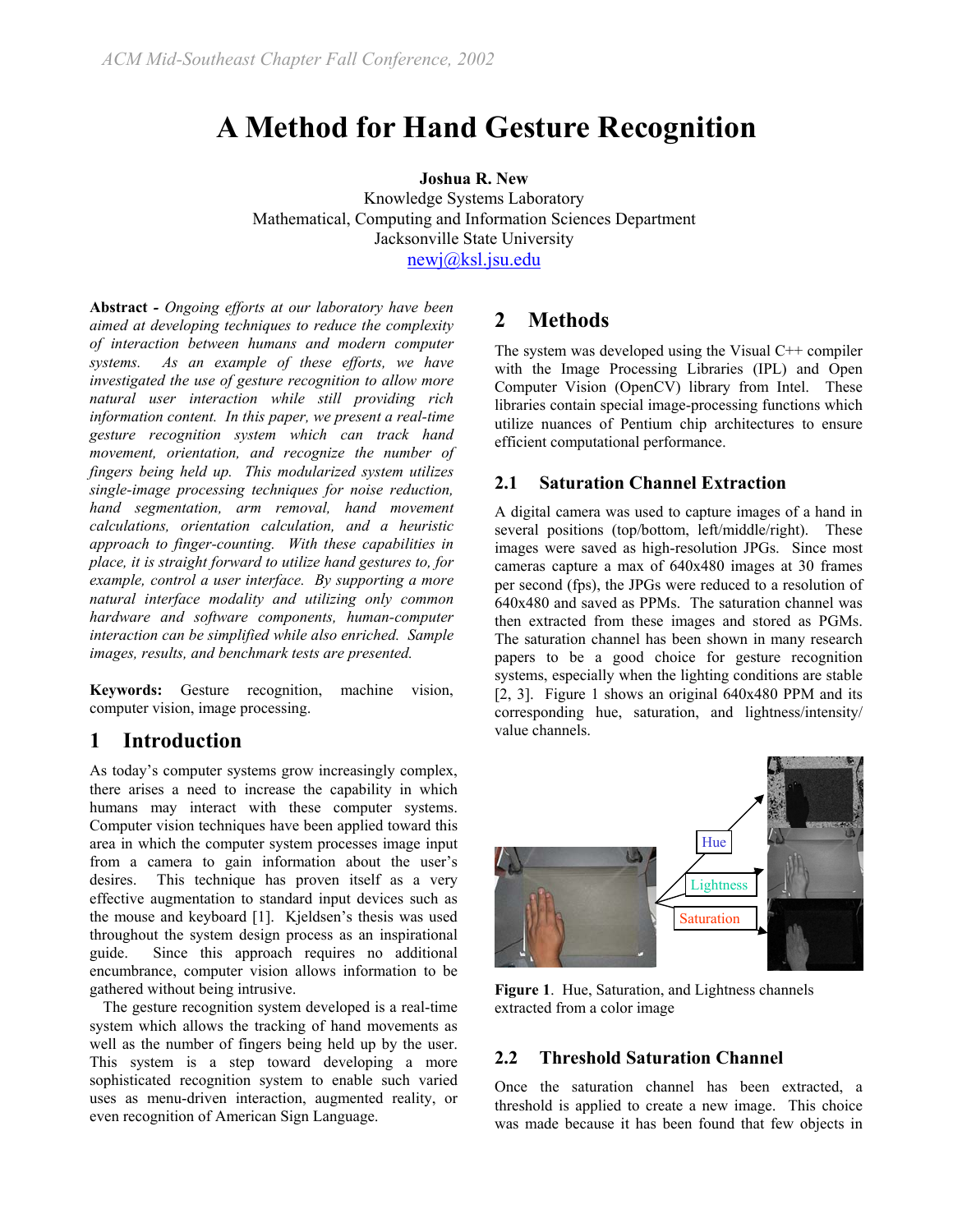the real world are as highly saturated as human skin tones. Thus, even in a relatively noisy environment, nature makes a way for human skin to be easily segmented within an image. However, drastic changes in lighting can have a negative impact on segmentation quality.

In the system developed, a threshold value of 50/255 was found to capture most of the hand with a tolerably small amount of noise. The values at or above the threshold value were changed to 128 and the others were set to 0 via the following equation:

 $(a)$  PixelValue = PixelValue > 50 ? 128 : 0 (1)



**Figure 2**. Saturation channel before and after threshold is applied

#### **2.3 Calculate Centroid**

The centroid, or center of mass, was calculated for the resultant threshold image. This was done by using the customary  $0<sup>th</sup>$  and  $1<sup>st</sup>$  moments of the image. The  $0<sup>th</sup>$ moment of an image is defined as:

$$
M_{00} = \sum \sum I(x, y) \tag{2}
$$

The first moments of an image, for x and y respectively, are defined as:

$$
M_{10} = \sum \sum x \cdot I(x, y) \tag{3}
$$

$$
M_{01} = \sum \sum y * I(x, y) \tag{4}
$$

The centroid of an image is defined as:

$$
(x_c, y_c)
$$
 where  $x_c = \frac{M_{10}}{M_{00}}$  and  $y_c = \frac{M_{01}}{M_{00}}$  (5)

where

$$
I(x, y) = \begin{cases} 1 & \text{if } pixelValue = ta\,rgetValue \\ 0 & \text{Otherwise} \end{cases}
$$

#### **2.4 Reduce Noise**

Once the centroid has been computed, a Flood-Fill is applied to the image at that location. This operation acts to change the pixel value of all pixels connected to the

centroid and are of the same value, to another value. In this way, all unconnected noise can be relatively suppressed. A threshold could then be applied to eliminate all noise.

In the system deve loped, the thresholding operation was withheld to a later processing stage in order to save processing time. All 128-valued pixels connected to the centroid were converted to 192.



**Figure 3**. Image before and after Flood-Fill at the centroid

#### **.5 Remove Arm from Hand 2**

In several gesture recognition systems, there is a problem with the arm playing an unwanted role in the process of gesture recognition. Some researchers address this issue by having the users where long-sleeved shirts in order to keep the arm from being segmented with the hand [4]. In order to circumvent such user restrictions, a heuristic method was used to segment the hand from the arm.

In the current system, a bounding box was computed for the 192-valued pixels by finding the topmost and leftmost pixels of the target value in the image. A box of black pixels is then written using the calibration measure of hand size, effectively drawing a line at the wrist. A Flood-Fill is then applied at the centroid to turn all 192 valued pixels to 254.



**Figure 4**. Image before and after bounding box is applied to the hand and Flood-Fill at the centroid to separate the arm from the hand

#### **.6 Calculate Refined Centroid 2**

Once the hand has been segmented from the arm, a threshold is applied to the image in order to remove all noise as well as the arm. At this point, only pixels representing the hand should be remaining. A refined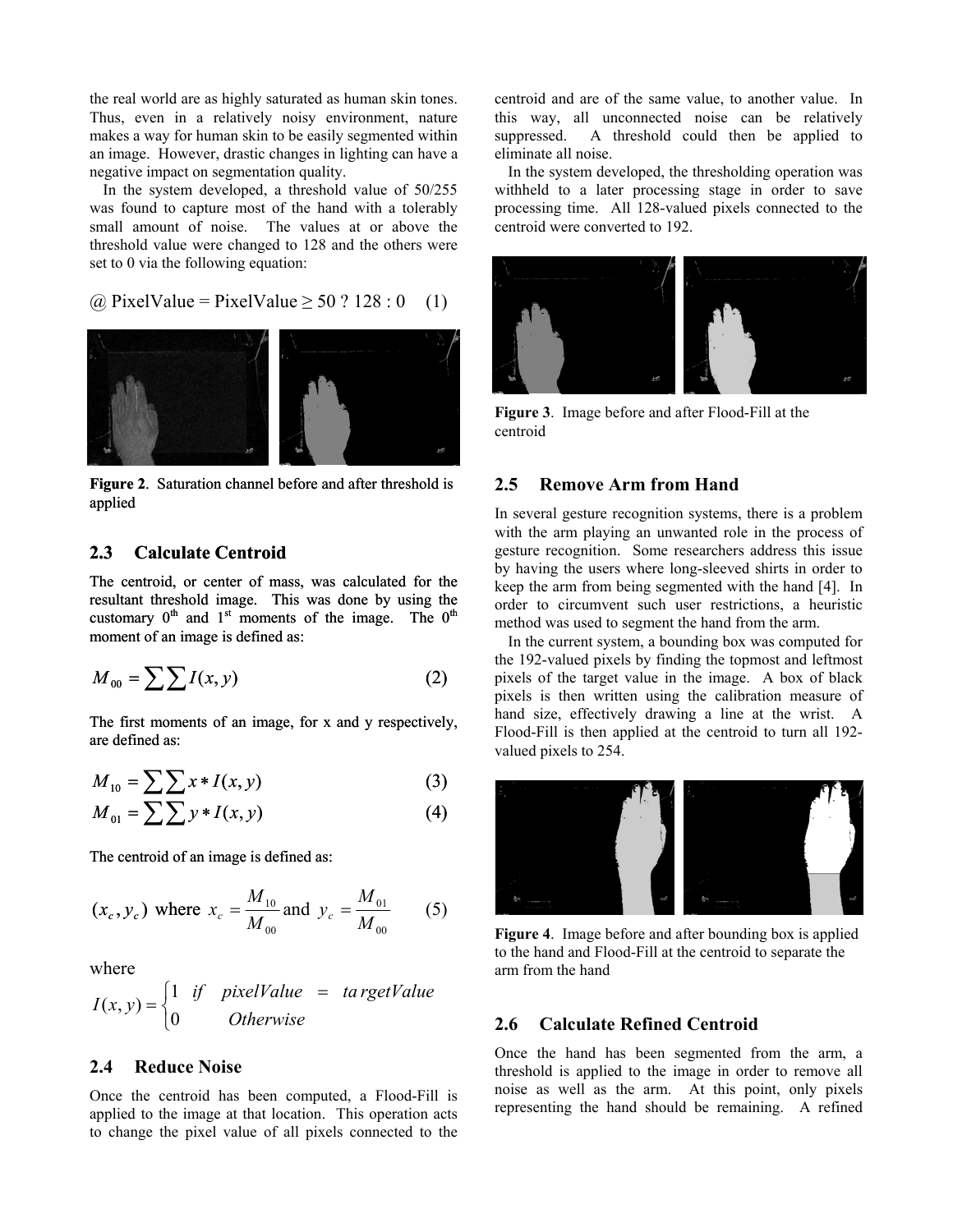centroid is then computed which represents the "true" location of the hand.

In the system developed, 254-valued pixels were thresholded to 255. The centroid for 255-valued pixels was then computed in the manner discussed previously.



**Figure 5**. Image before and after threshold is applied to remove noise; the circle was added only to enhance the location of the refined centroid **Figure 6**. Original saturation channel and result after

#### **2.7 Calculate Orientation**

The orientation, or image major axis, of the hand is also **3 Results** calculated using the second moments of the image, for x and y respectively:<br>
The gesture recognition system developed was designed to

$$
M_{20} = \sum \sum x^2 * I(x, y) \tag{6}
$$

$$
M_{02} = \sum \sum y^2 * I(x, y) \tag{7}
$$

where the orientation of the image is given by:

$$
\arctan\left(\frac{2\left(\frac{M_{11}}{M_{00}}-x_c y_c\right)}{\left(\frac{M_{20}}{M_{00}}-x_c^2\right)-\left(\frac{M_{02}}{M_{00}}-y_c^2\right)}\right)
$$
\n
$$
\Theta = \frac{2\left(\frac{M_{20}}{M_{00}}-x_c^2\right)-\left(\frac{M_{02}}{M_{00}}-y_c^2\right)}{2}\tag{8}
$$

This orientation measure was implemented in order to take into account rotations of the hand in the image. That is, the current system only works when the hand is straight up or down. However, the orientation measure was never verified to behave correctly or applied toward rotationindependent gesture recognition.

#### **2.8 Count Fingers**

In order to count the number of fingers being presented, a heuristic approach was used which sweeps out a circle centered at the refined centroid and with a radius computed based on the calibration measures. A good radius size for this circle was found to be:

*radius* = .17 ∗ ( ) *HandsizeX* + *HandsizeY* (9)

In this system, a finger is defined to be  $10+$  white pixels separated by 3+ black pixels, which function as salt/pepper tolerance, minus 1 for the hand itself. This proved to be very effective for counting fingers in most cases, but thumb counting proved problematic since a widely extended thumb would be counted as part of the wrist.



complete processing ; shows the arc swept out to count the fingers

run in real-time on 640x480 images, which translates to 30 frames per second (fps). The system was tested on various images on two computers. The average results are shown in Table 1.

The current system takes 16.5 ms to completely process one frame on a 1.33 Ghz system (without reading or writing the ASCII pgm files which is slower than reading or writing Binary pgm files). This translates to an effective processing of 60 fps, allowing future extensions to be made to the system while still being capable of running in real-time.